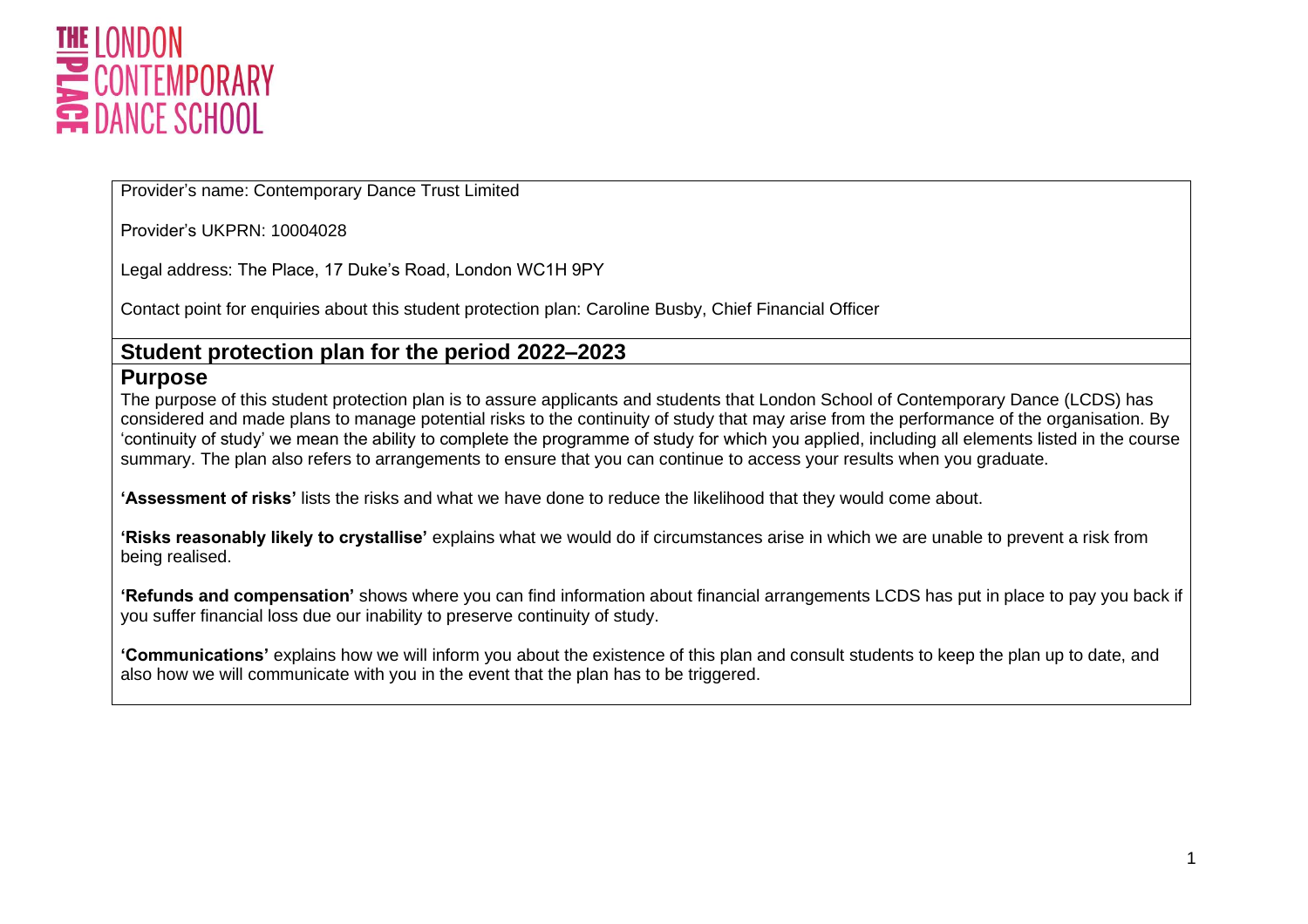

| <b>Risk</b>                                                                                  | How we reduce the likelihood that the risk will come about                                                                                                                                                                                                                                                                                                                                                                                                                                                                                                                                                                                                                                                                                                                                                                                                                                                                                                                                                         |  |
|----------------------------------------------------------------------------------------------|--------------------------------------------------------------------------------------------------------------------------------------------------------------------------------------------------------------------------------------------------------------------------------------------------------------------------------------------------------------------------------------------------------------------------------------------------------------------------------------------------------------------------------------------------------------------------------------------------------------------------------------------------------------------------------------------------------------------------------------------------------------------------------------------------------------------------------------------------------------------------------------------------------------------------------------------------------------------------------------------------------------------|--|
| LCDS is unable to continue to operate due<br>to financial failure                            | We work to a five-year planning cycle so that we are not exposed to shocks.<br>$\bullet$<br>Careful management by the governing body and managers ensures that we do not<br>overspend and operate consistently to financial targets.<br>Annual checks on our financial performance are made by internal and external<br>auditors, with published accounts you can see on our website.<br>Monthly management accounts are provided to Governors and Arts Council England.<br>We maintain multiple sources of income so that we are less dependent on a single<br>funder (Arts Council England as well as teaching grant income; fees from short<br>courses, earned income from studio hire, performances and classes and courses etc.)<br>We have a 'Risk Register', and keep it under regular review by senior managers, and<br>the governing body and its committees.<br>LCDS and the validating bodies have joint obligations to maintain and archive records<br>of all students' registration and achievements. |  |
| 'The Place' has to close due to natural or<br>other disaster (fire, flood, terrorist attack) | The Place is staffed 24 hours a day, 7 days a week, with regular checks and twice<br>$\bullet$<br>daily reporting.<br>We have effective estate planning and building maintenance procedures which protect<br>us against accidents.<br>We have buildings insurance including cover for critical incidents and business<br>interruption.<br>We have recently increased emphasis on variety in teaching methods including<br>'blended' learning modes for combined on site and online delivery.                                                                                                                                                                                                                                                                                                                                                                                                                                                                                                                       |  |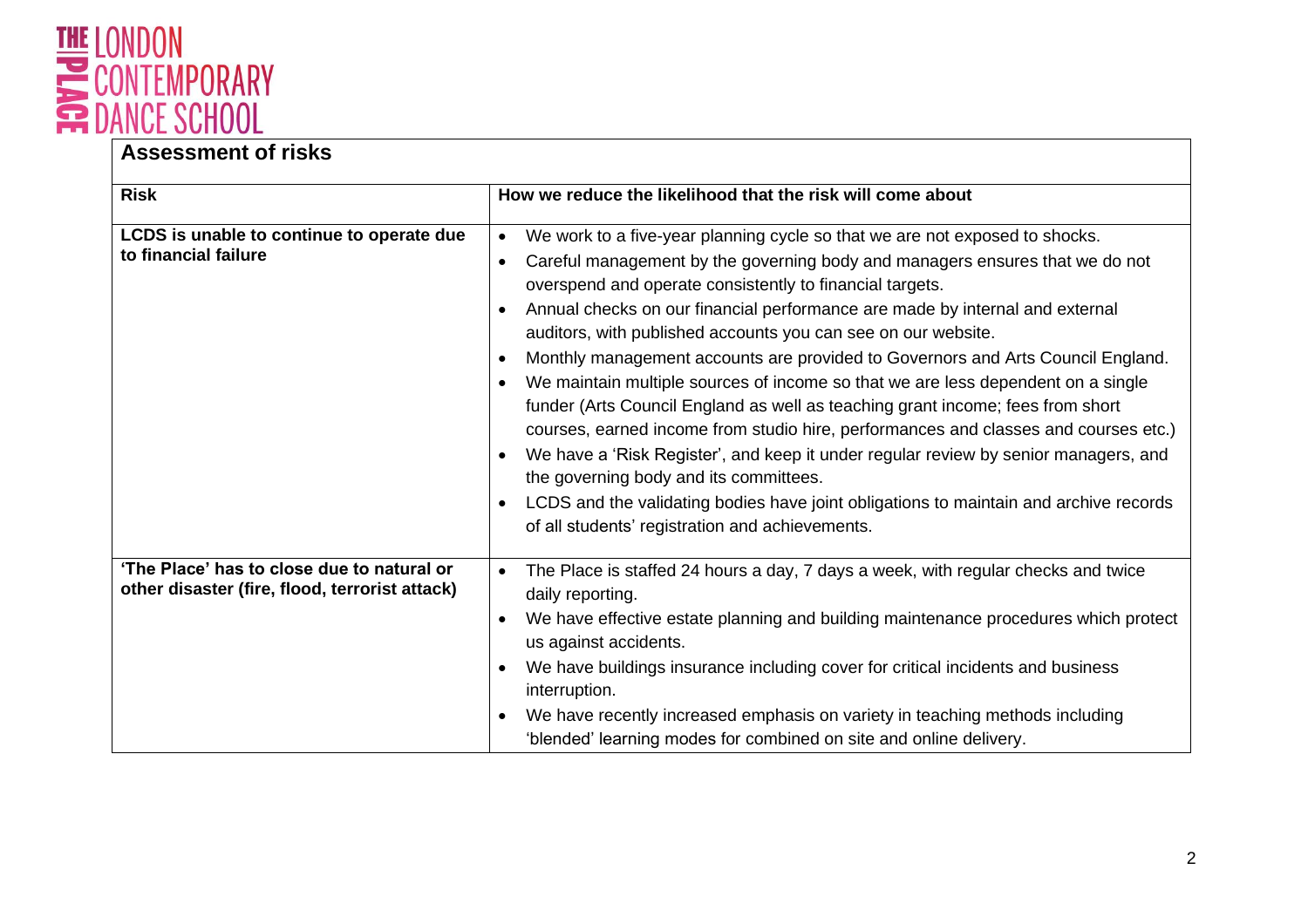

|                                                                                                                                                         | We have substantial cultural networks across London and would seek to relocate<br>$\bullet$<br>delivery if needed.                                                                                                                                                                                                                                                                                                                                                                                                                                                                                                                                                                                          |
|---------------------------------------------------------------------------------------------------------------------------------------------------------|-------------------------------------------------------------------------------------------------------------------------------------------------------------------------------------------------------------------------------------------------------------------------------------------------------------------------------------------------------------------------------------------------------------------------------------------------------------------------------------------------------------------------------------------------------------------------------------------------------------------------------------------------------------------------------------------------------------|
| <b>LCDS loses its IT services including its</b><br>virtual learning environment (VLE)                                                                   | We use Google Classroom for our VLE so all data is saved on the cloud<br>$\bullet$<br>Office 365 is used for student emails and documents which is cloud based. In addition<br>$\bullet$<br>to any Microsoft backup of Office 365, we carry out daily backups of student mailboxes<br>and files to onsite backup storage.<br>Our student information system is backed up onsite to two different backup storage<br>$\bullet$<br>locations and in the cloud we have in place another two different back-up solutions.                                                                                                                                                                                        |
| The University of the Arts, London (UAL)<br>and/or the University of Kent (UoK)<br>withdraw validation so that our courses no<br>longer lead to degrees | Our agreements with UAL and UoK include a guarantee that validation will cover all<br>$\bullet$<br>students currently registered or accepted until their courses are complete.<br>We have course development and monitoring procedures which preserve the high<br>$\bullet$<br>quality and standards of our courses. High quality and standards are confirmed by our<br>very high ratings (95% "overall satisfaction" for LCDS) in the National Student Survey<br>2020, and excellent student outcomes.<br>UAL and UoK maintain oversight of the quality and standards of our courses by means<br>of the annual report which we make to our governing body and the Academic Boards<br>of both institutions. |
| Key elements of the courses cannot be<br>delivered                                                                                                      | We have a small range of courses for which demand is consistently high, so there is<br>$\bullet$<br>little likelihood that an element of a course could not be delivered due to low student<br>demand.<br>Units integrate several components of study, each of which can be facilitated by<br>$\bullet$<br>permanent faculty or guest teachers, overseen by an allocated Unit Leader. We have<br>an expansive network of guest teachers and visiting artists with whom we work.<br>We guard against loss of key senior staff by keeping a 'succession plan'.                                                                                                                                                |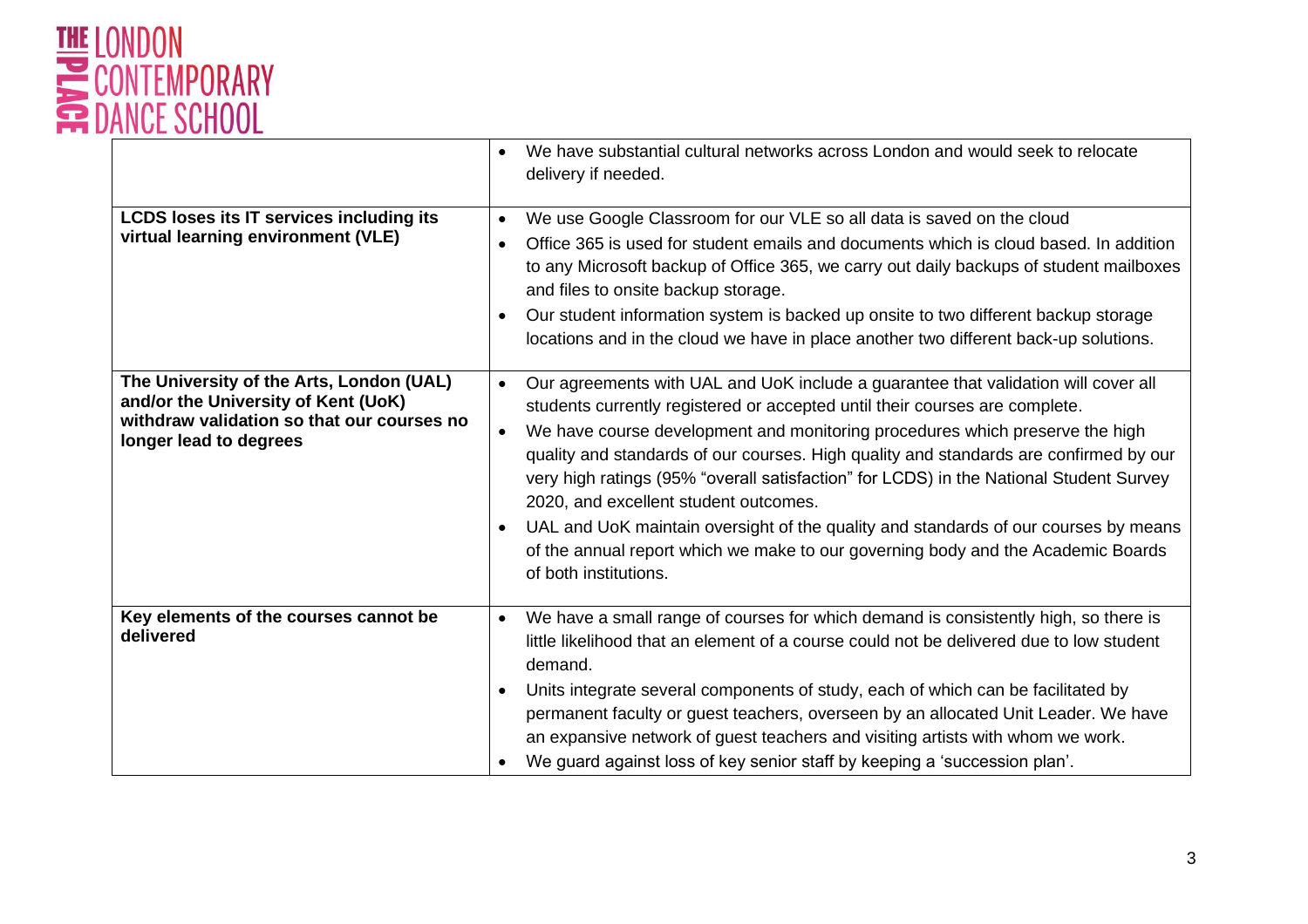

|                                                                                                                                                                              | We maintain a 'commissioning strategy' for teaching staff with a full register of such<br>$\bullet$<br>staff interested in teaching at LCDS. This is facilitated by our central London location.<br>We have adopted a learning and teaching strategy which facilitates learning in several<br>different modes and time zones, and our courses are designed to make it possible to<br>switch between modes according to need. This was tested thoroughly during the<br>COVID-19 pandemic.                                                                                                                                                                                                    |
|------------------------------------------------------------------------------------------------------------------------------------------------------------------------------|---------------------------------------------------------------------------------------------------------------------------------------------------------------------------------------------------------------------------------------------------------------------------------------------------------------------------------------------------------------------------------------------------------------------------------------------------------------------------------------------------------------------------------------------------------------------------------------------------------------------------------------------------------------------------------------------|
| LCDS is no longer able to recruit or teach<br>students in particular categories, inc.<br>overseas students due to loss of UK Visas<br>and Immigration (UKVI) Tier IV licence | We have robust procedures for UKVI compliance which are regularly assessed under<br>$\bullet$<br>our risk management procedures (last audited 2020).<br>The governing body has oversight of the Access and Participation Plan which is a<br>$\bullet$<br>central part of the Business Plan. As part of the annual governance workplan,<br>committees receive regular reports on student recruitment including overseas<br>students.<br>The Equality, Diversity and Inclusion Committee which includes student<br>representatives, oversees the action plan delivery for equality, diversity and inclusion.<br>When we plan changes to our buildings, we ensure accessibility is a priority. |

# **Risks reasonably likely to crystallise**

When you take into account the actions we have taken to prevent the risks above from being realised, the likelihood that any of them will is come about is 'low'.

However, in some cases, while we can make it less likely that something undesirable will happen, we cannot eliminate it entirely—we plan not to have car accidents, but we still need insurance policies. This section deals with what we would do if a risk is realised, despite what we have done to prevent it.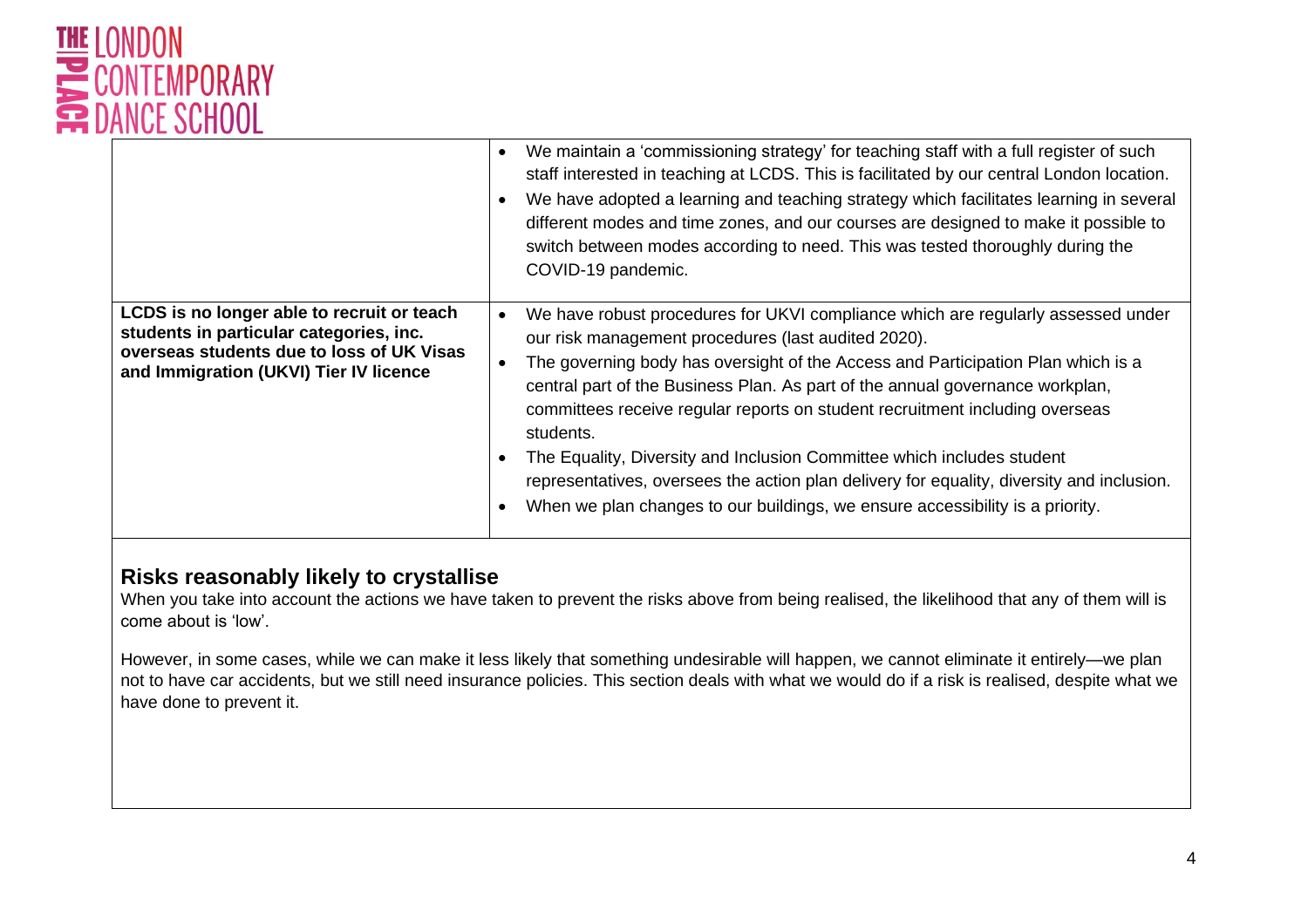

| <b>Risk</b>                                                             | What we shall do if the risk cannot be prevented                                                                                                                                                                                                                                                 |
|-------------------------------------------------------------------------|--------------------------------------------------------------------------------------------------------------------------------------------------------------------------------------------------------------------------------------------------------------------------------------------------|
| Imminent financial failure means that LCDS<br>must cease operation      | The governing body is committed to maintaining sufficient cash and assets to cover<br>$\bullet$<br>the financial requirements of 'teach-out' (i.e., enabling students to complete their<br>courses at LCDS)                                                                                      |
|                                                                         | All our modules are credit-rated in the scheme approved by the Quality Assurance<br>٠<br>Agency's Framework for Higher Education Qualifications so that it is possible to<br>transfer to another provider.                                                                                       |
|                                                                         | We maintain a network of similar providers on whom we could draw in case of<br>$\bullet$<br>emergency (this network operated successfully to assist another provider who recently<br>had to provide places at short notice for their current students.)                                          |
|                                                                         | If the students would rather transfer to another institution to finish their degree, the<br>$\bullet$<br>course leader will help arrange the transfer.                                                                                                                                           |
|                                                                         | The archive arrangement we describe above means that we will be able to provide any<br>$\bullet$<br>necessary student transcripts.                                                                                                                                                               |
| The Place is unusable due to natural or<br>man-made disaster            | We will draw on insurance and financial reserves to cope with the costs of<br>$\bullet$<br>emergencies.<br>We will put our 'Critical Incident Plan' into action.<br>٠                                                                                                                            |
|                                                                         | We will find alternative space, drawing on our partnerships with the University of the<br>$\bullet$<br>Arts London, Greater London Authority, Camden Council, dance venues and cultural<br>networks across London and would relocate in the event that studios at The Place<br>were unavailable. |
| UKVI registration is withdrawn and we<br>cannot teach overseas students | The transfer arrangements described above will be used to accommodate overseas<br>$\bullet$<br>students.                                                                                                                                                                                         |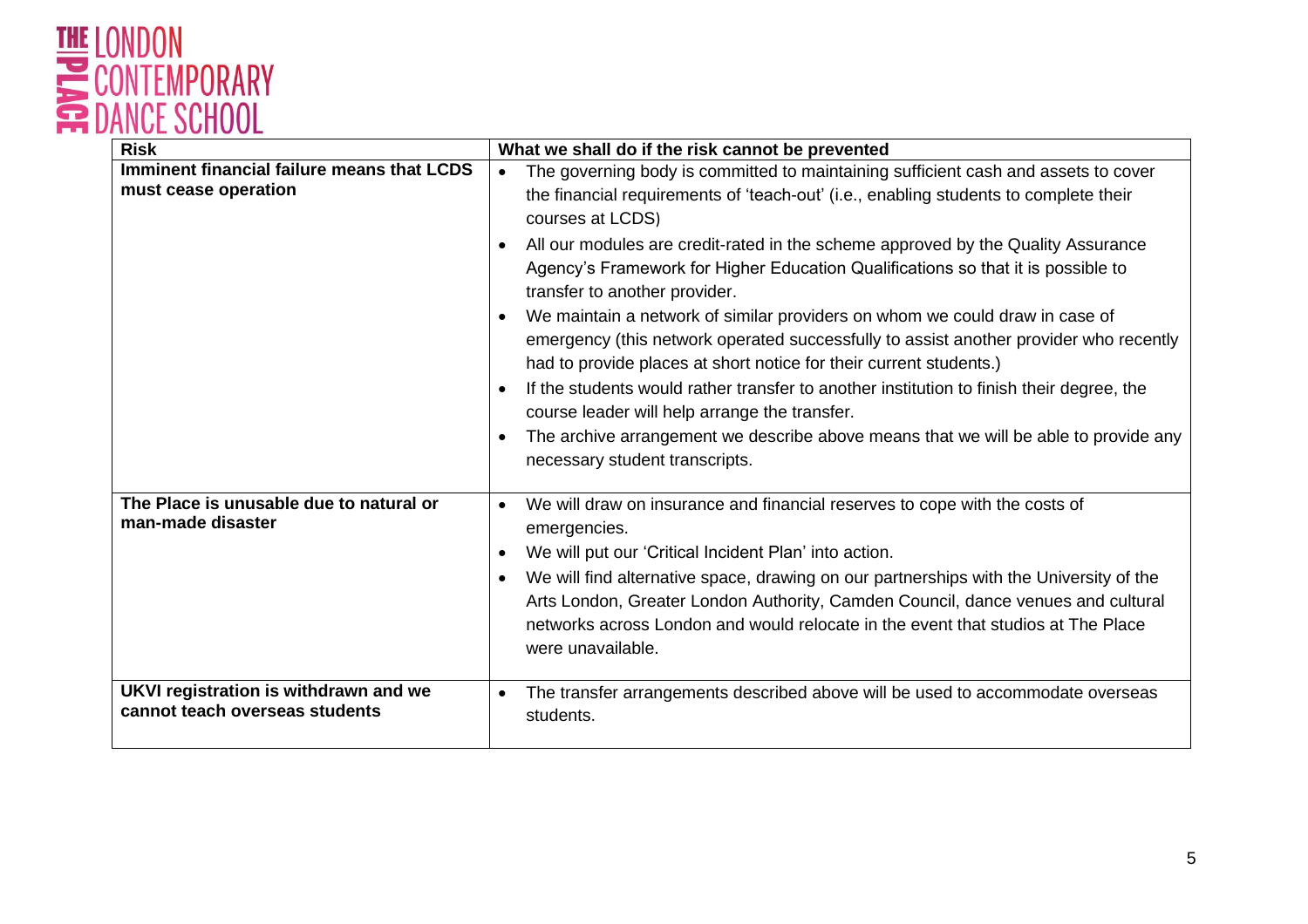

# **Refunds and compensation**

We have a policy for refunds and compensation if we are unable to preserve your continuation of study. The policy can be found at the following link: [Policies and Procedures.](https://www.lcds.ac.uk/policies-and-procedures)

The Refunds and Compensation Policy covers refunds if you receive a tuition fee loan from the Student Loans Company, pay your own fees, or have your fees paid by a sponsor. If LCDS teaching facilities are not available for teaching and you incur additional travel costs to reach a different location of study, we will compensate you. We will continue to pay any bursary we have awarded. If you incur additional maintenance costs, or the disruption to your study means lost time, we will compensate you. If you have to transfer to another provider due to our inability to preserve your continuation of study, we will compensate you for tuition and maintenance costs. Where we are aware of a general problem, we may decide to award group compensation. In this case you do not have to make a separate application for compensation. Any compensation will be paid in accordance with the terms set out in the policy and procedures.

We are confident that we can meet the financial needs of the refunds and compensation policy due to the financial arrangements we describe above. We have a valuable asset since we own The Place building outright. For emergency needs we have an overdraft facility with Barclays Bank.

# **Communications**

The Student Protection Plan will be made publicly available from the point of registration, in support of the student intake from August 2022 onwards on the LCDS [website](https://www.lcds.ac.uk/policies-and-procedures) page. Students' attention will be drawn to the plan in offer letters, in course handbooks and at induction.

A staff training programme to ensure all staff are aware of the plan will be managed by the School's Quality and Compliance Officer.

The plan will be considered and updated at least annually by the School's Student Voice Committee before final approval by the governing body.

Our Quality and Standards Handbook will be made publicly available on the [web page,](https://www.lcds.ac.uk/policies-and-procedures) describes our procedures for ongoing management of our courses, which include course committees, with student members. All proposals for amendment of the courses are discussed at course committees. They must also be approved by UAL and or UoK and require a satisfactory account of student consultation before they will agree to a change.